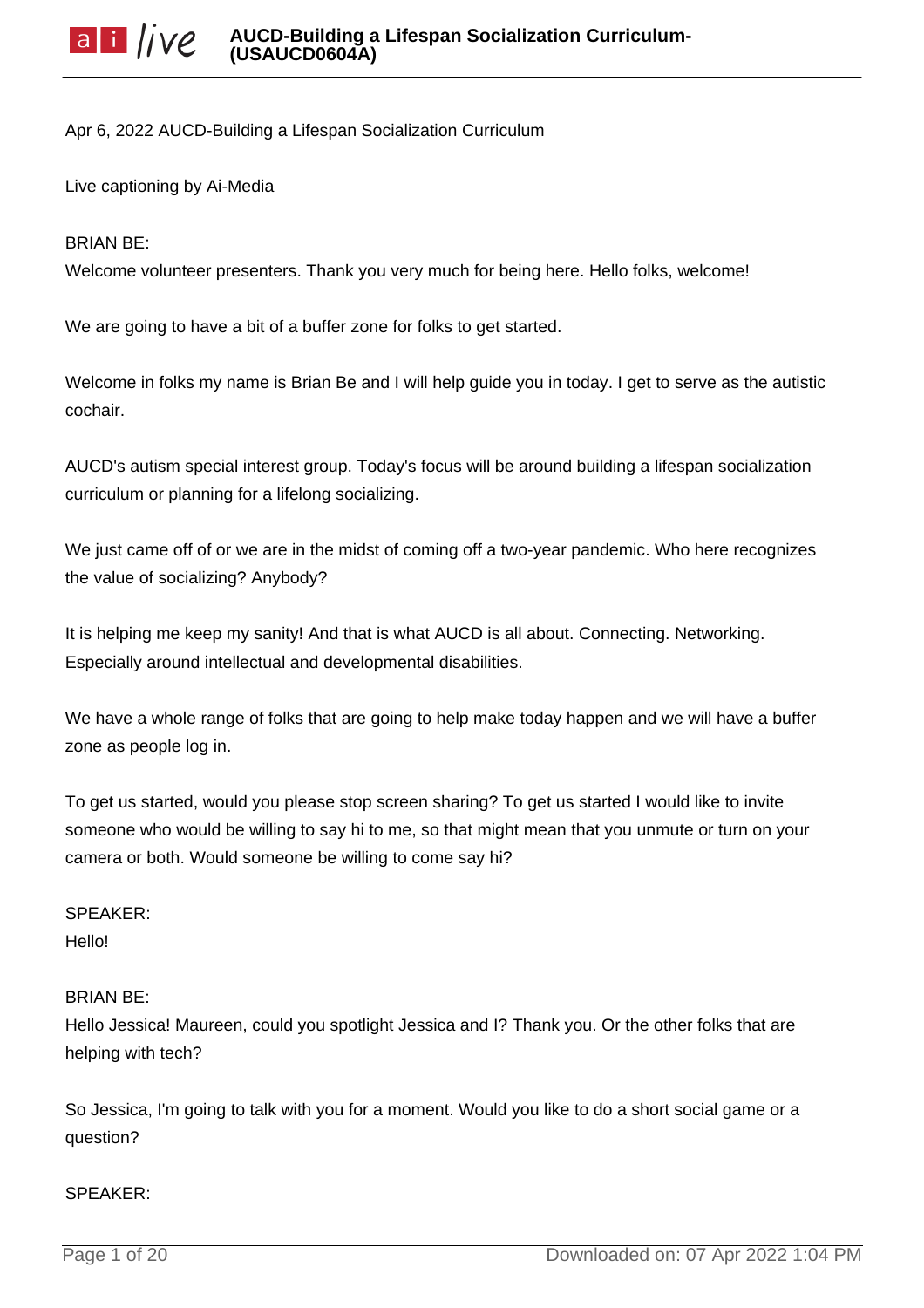

Is social game.

## BRIAN BE:

Alright. A social game. This is called Same Different. Would you like to initiate or I will initiate and you can respond?

# SPEAKER:

I will respond.

# BRIAN BE:

Awesome. I am going to use your name and then say something that is the same and something that is different. OK?

For the other viewers, Jessica and I do not know each other. This is our first time saying hi.

Jessica, I noticed something the same about us is that we are both on muted right now. Something I noticed that is different about us is that your background is a little bit darker than mine.

## SPEAKER:

OK.

# BRIAN BE:

That is all you had to do is receive and listen. If you like, you could do similar and do same different for me.

# SPEAKER:

Brian, I noticed something the same is that we both have what my mom calls the Chevy Chase chin (Laughs). And something that is different is you have beautiful sunlight in your office and I have no window.

### BRIAN BE:

Everybody join me in thanking Jessica for volunteering. She had no idea what she was volunteering for. I will do these sparkle hands. Thank you! Thank you for being willing to come in and say hi to me.

Let us do one more. Somebody who is willing to come and say hi to me. Can I get a volunteer? Perhaps somebody that is not usually very gregarious, maybe does not think of themselves as wanting to unmute but maybe the mood strikes you right now if you are willing to come say hi to me.

You can electronically raise your hand and I will show you how. I am doing that now. Any volunteers?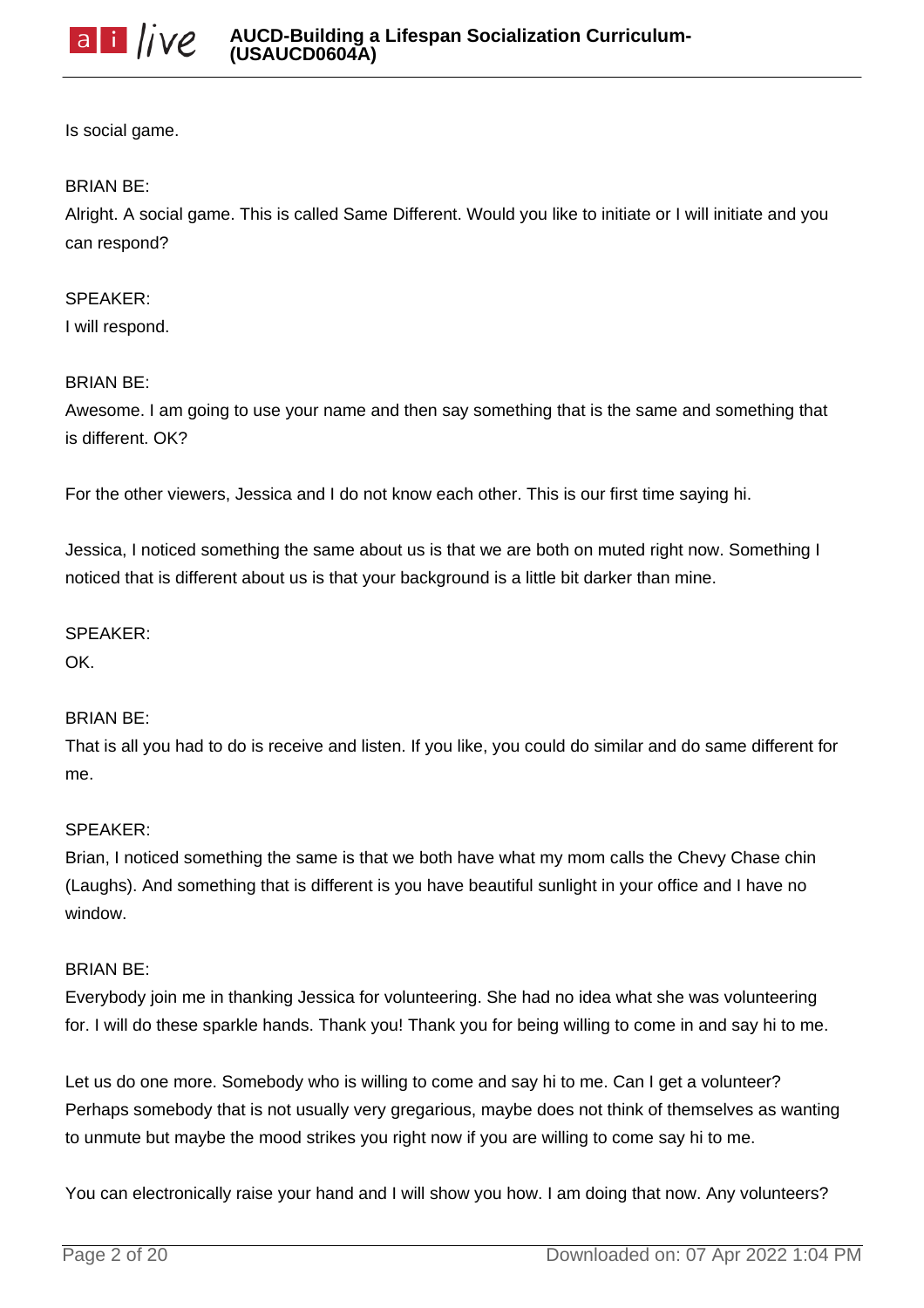It is right there.

No? Going once, going twice, fair enough!

Welcome in folks, my name is Brian Be. I am the artistic cochair of AUCD's autism special interest group. Or SIG. today we have the privilege of seeing about lifespan socialization planning and today is an opening session to a month of activity. I will share my screen.

A month of activity that the special interest group plans to do around April.

So I am sharing with you something that is available for you to see. We will drop the link in the chat so you can go to this if you would like.

We do things all year round, beginning in September going over to July and August and right now we are in what we consider a peak month of activity. Autism acceptance month webinar series.

If you have not yet signed up for our list serve you will probably want to do that. Because that is how folks get awareness of these webinars.

One moment while I change something so I can show you another tab.

Special interest group, AUCD under resources, and there are these special interest roots. You can go down here for autism and you can click to sign on that list serve. We will drop those things in the chat for you.

Next we would like to say hi to some others in our leadership team, I would like to turn our screen over to Maureen Johnson at AUCD. Welcome in.

# MAUREEN JOHNSON:

Hi everyone. My name is Maureen Johnson. I am the program specialist at the AUCD in the iTAC team. Welcome!

# BRIAN BE:

Did you want us to do the zoom pole to get started?

# MAUREEN JOHNSON:

Yes. I will put a poll on the screen just to see who is here with us so if you can just tell us who, also I actually realized I cannot activate my pole. Colleague Jeanette are you able to activate the poll?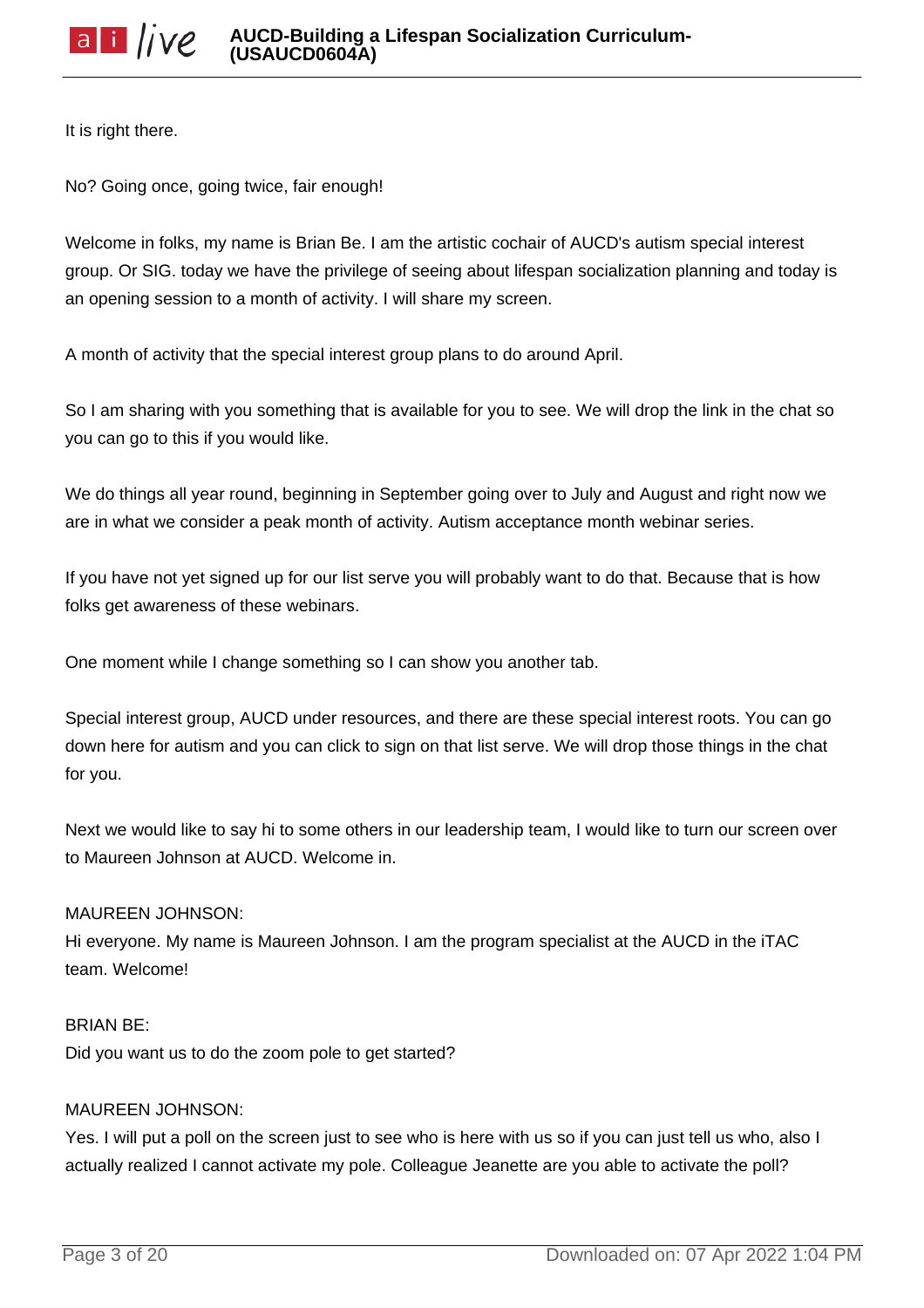Please just tell us your role and you are able to make multiple choices, feel free to put in the chat what program you are coming from. If you're coming from a LEND program or an external organization we would like to know the details in the chat.

Thank you so much for answering the poll!

I cannot see the results so if someone wants to mention them.

### SPEAKER:

Sure. They are still coming through. Right now we are looking at about 29% are family advocates, 38% going right now for faculty and staff, 14% self advocates. We have current trainees, 14 former trainees at 19% and we have got 24% better health professionals. And 23% who are education providers. It is still flowing so I have not closed it yet. You tell it -- tell me when to close.

MAUREEN JOHNSON: Thank you so much Jeanette.

SPEAKER: You are welcome.

# MAUREEN JOHNSON:

We will give it a few more seconds. Again feel free to tell us what program you are coming from or organization in the chat.

With that I do not want to delay our speakers. I went to thank them for this wonderful presentation. We have captioning for this webinar, just click on these easy button to view that. This webinar will be recorded and will be available about one week after.

With that I will turn it to Doctor Anjali Rao to introduce the present is.

### ANJALI RAO:

Hi I have the privilege of introducing two fabulous presenters today to kick off our month of wellness. We have Doctor Latha Soria and Doctor Cynthia Pierre. Doctor viral poly Soria is a licensed critical psychologist and director of the AARTS Center in the Department of psychiatry at Rush University Medical Center. She serves as the psychology training director at UIC's Illinois LEND program. So we had the pleasure of learning from her as a LEND trainee Lester. She specializes in complex neurodevelopmental conditions, focusing her research on psychosocial in two vengeance for social emotional and behavioral challenges.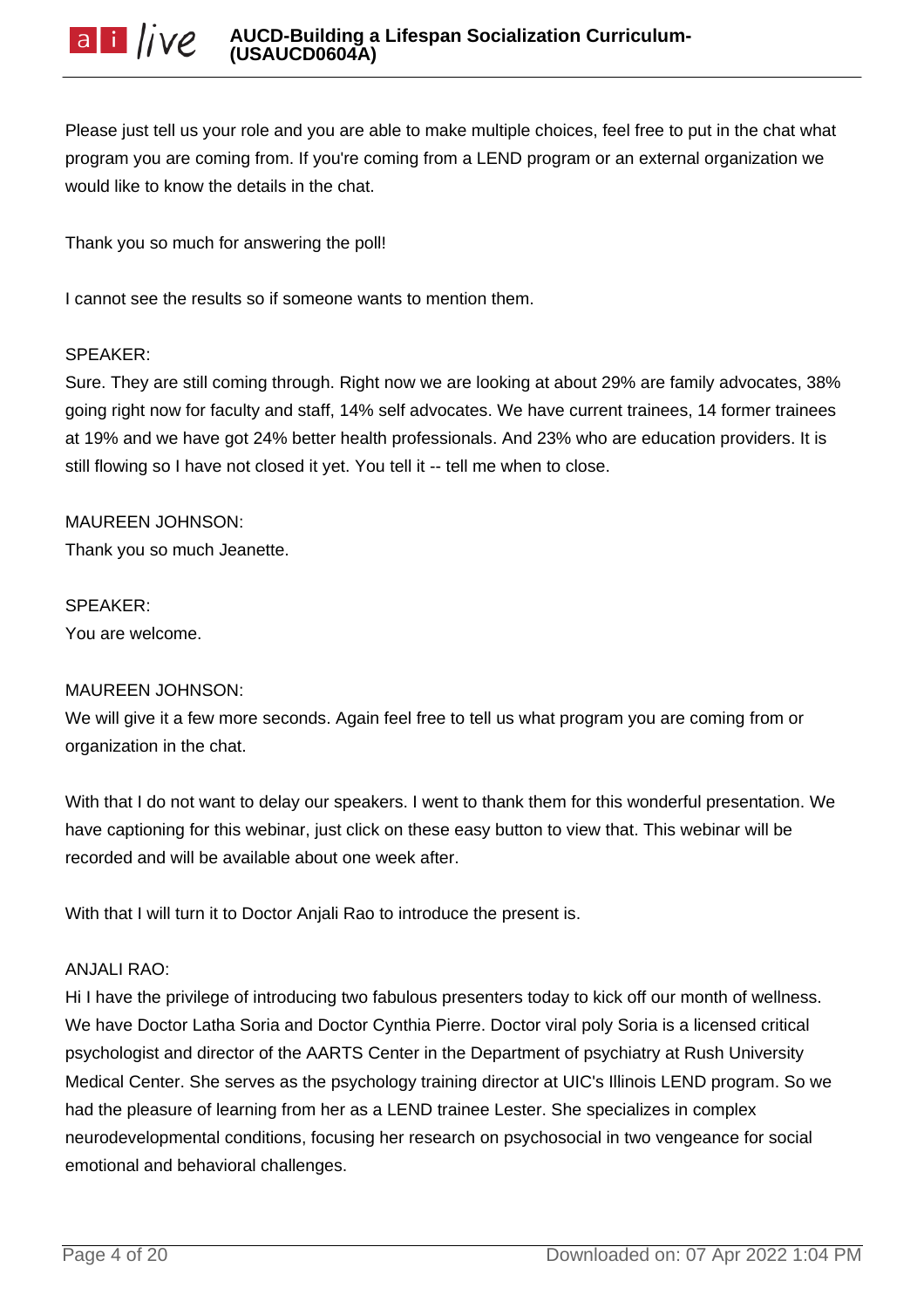Doctor PEERS a licensed clinical psychologist also at the AARTS Center, she provides diagnostic evaluations in individual, group, and family therapy to individuals with autism spectrum disorder across the lifespan's. She specializes in delivering social skills interventions in providing educational and vocational support to artistic young adults.

I will turn it over to this fabulous educational ever that we have coming up. Thank you so much!

# LATHA VALLURIPALLI SOORYA:

Thank you. We are excited to be here. Cynthia and I both actually work with our Illinois LEND program giving lectures on diagnostics and therapy, in our clinical stop I will share my screen as I am chatting.

In our clinic, we primarily work on interventions both clinically and on research side., Diagnostics and all sorts of other programs that we tend to lead -- be the lead therapists on those programs. Today we will speak specifically about our social programming across lifespan. I will spend a bit more time on our research models and Cynthia will talk about implementing some of the programs that we have been studying that are in the works but are high need.

Ideally we would like to put in place things was strong evidence, sometimes it is not there. We have to make do. So you will hear both sides of that.

And, I am not great on Zoom, figuring out how to monitor the chat and all of those sorts of things if people have questions along the way.

So I will plan for questions at the end, I should have time for that. If there were burning questions, just unmute and say your piece and I do not mind that either.

OK, let me start with really to say most of what we are about to say is not new. The ideas that we have are ones that have been written about and we are going to be speaking about how we are putting them into practice both in studies and in the clinic.

Leading this quote by Hans Asperger in early childhood there are difficulties in learning practical skills and social adaptation. These difficulties arise out of the same disturbance which at school age causes learning and conduct problems, in adolescents job and performance problems, and in adulthood social and marital conflict.

The reason I would like to anchor with the quote is that we are talking about how we plan for life, I believe Brian was talking but this too, the work that we do. We pull from curriculum are popular things that are out there but really we are thinking about how do we plan for life (indiscernible).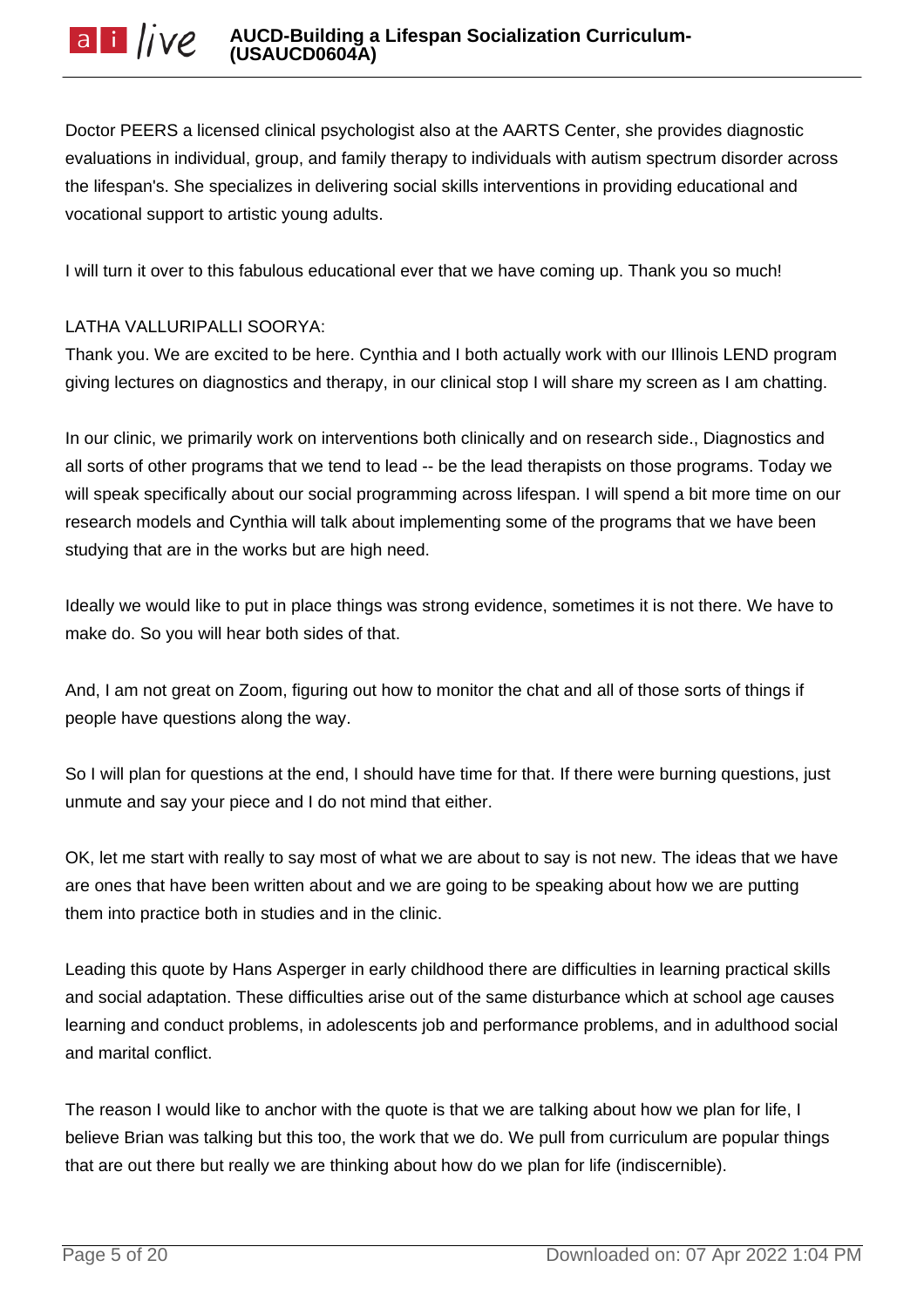We pull or steal the schematic from (indiscernible), it is a really nice model of how we can think about social development in autism and the main task of social development, we may not hit the milestones in the same orders, but what kinds of compounding or challenges might occur. Here we talk a little bit about the goals that we have in the back of our minds when we are working with families.

Early on, early caregiver dynamic is primary and thinking about all of those social skills that happen within those, attention, (indiscernible), speech language (audio issues) social skills are built upon that lead to how children, appropriate educational placement program.

Looking into school age, later on, relationships and the complexity of the playground and AMEX, how we help kids with that, conditioned executive function, independence skills, adjusting generally more independence required at home and at school.

And then in psychiatric programs like ours, school age is when kids tend to present with mental health concerns so that tends to color all of this other work we are doing.

And then moving into adulthood we add on intimate relationships, issues of intimacy, relationships in addition to all of the other (indiscernible). In the presentation I had, I will be speaking a little bit to the lifespan models that we use, how we adapt evidence-based models to use in clinic but also in the community, depending on whatever level of independence or sorry, evidence that there is.

And how many of the approaches we have, pre-COVID even required us to think about how to be more creative to impact the community in a bigger way and mostly through technology.

More and more, as we work with kids, I learn a lot more about technology and how social relation happens, good socialization happens through technology. That is a piece we have not considered but that is certainly built in here.

As we look at models for older individuals or older youth, we are seeing that the evidence is good but not enough.

So we are seeing moderate effect sizes at best of many of the socialization skills that we currently have, enough challenges that we need to focus on how to improve the complexity and the ways that we think about intervening in a social domain, through augmenting medications, augmenting technology and integrating interventions in a way that improve the outcomes that we are hoping for.

Social skills can be a sticky topic. Everybody wants to be social, we want to be able to say, help people to be a social as they want to be. Not necessarily is what others want them to be. So this quote I think anchors what we do, which is we think about socialization skills, hopefully we are thinking about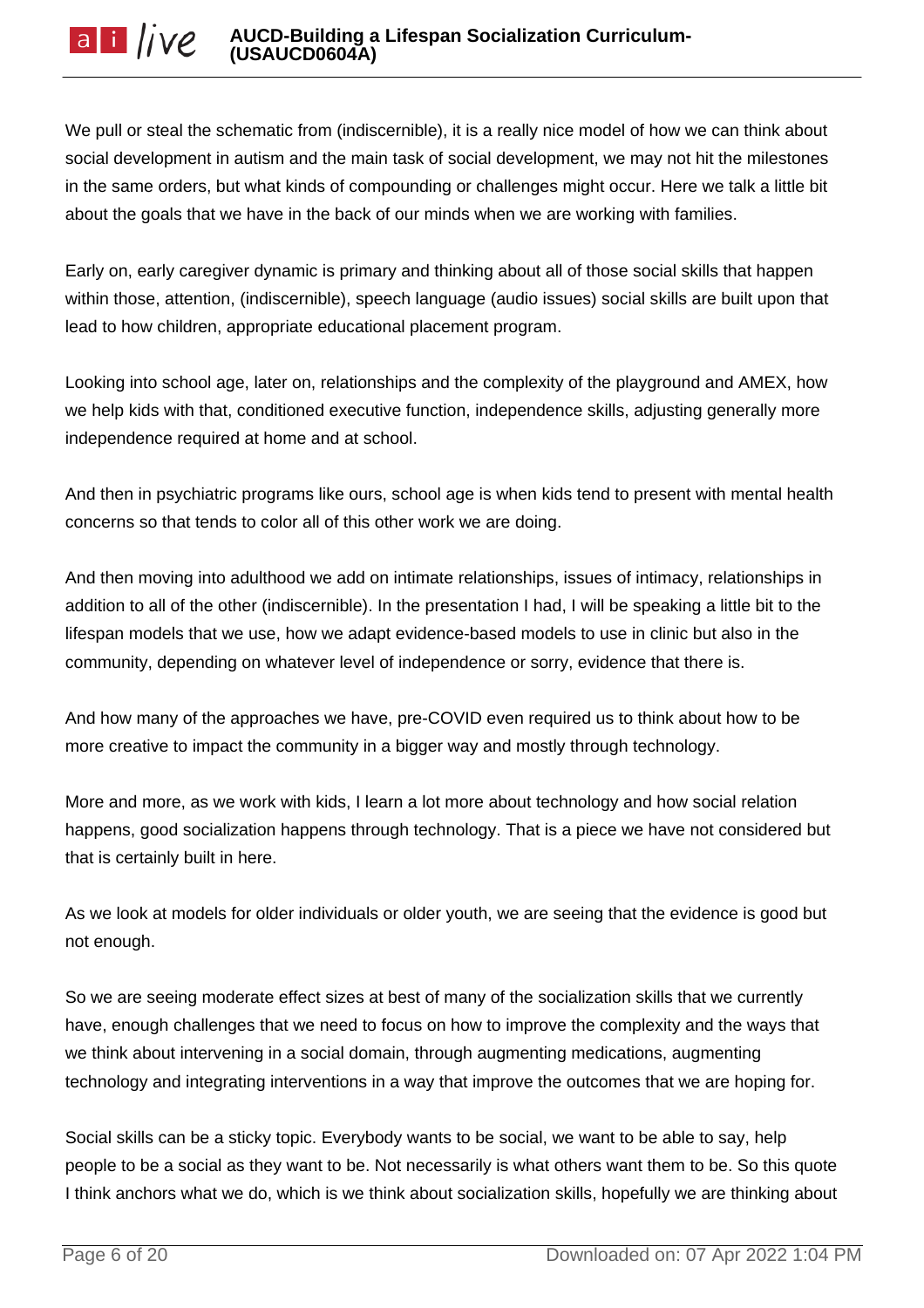the necessary or desired adaptations, skills that people want to learn to stop so that we are not changing who they are, making introverts extroverts, whatever words you want to use, we are obtaining the essence of who they are, but also providing them with the tools to succeed and who they want to be.

So jumping right in, looking at pre-stages, I will cover early childhood in middle childhood and Cynthia will take over the discussion of team and adolescent and young adult.

When we think about early childhood programming, this is the area are autism sciences.

There were versions of this, project impact. In our center we focus a lot on NDBIs and specifically modules of NBDis. One in particular is (Unknown Name) training and how we take these modules and how we use those to capacity in community.

In this audience, probably need a little introduction as to why early intervention is important, but we thought we could spend a minute or two talking about what we know about how these early developmental behavioral programs are -- or models influence outcomes in individuals with autism.

So we are looking at the specialized ASD interventions targeting court imitation communication skills. We are focusing specifically on this group of therapies that look at key social communication skills that typically develop between nine and 18 months of age.

But in autism, that are a lot too late sometimes. The goal here again is to think about how we capitalize on brain plasticity, that we understand that is key for many points of development in the first few years of life. Using these evidence-based models to shift the trajectory of social language, cognitive and behavioral profiles in toddlers and mitigate that gap that we understand can talk -- can happen.

The rough structure of NDBIs, we have a mix of develop mental and behavioral programs that come together to focus on these skill sets, interventions, interventions that prevent people interacting, teaching children to respond, engage, in a way that is very child focused.

When we do that, we see pretty impressive improvements in all of the places that you would expect to see. We see improvements in parent sense of self-efficacy, whether it is the parent -- there is teaching the parent or the parent on their own, parents reporting they feel empowered and engaged, they have the tools to interact with the child differently, there is strong acceptance of the NDBIs relative to the interventions.

And then on the child and, both in comprehensive programs and in modular programs, with the therapist delivering the intervention to the parent to the child, improves social communication,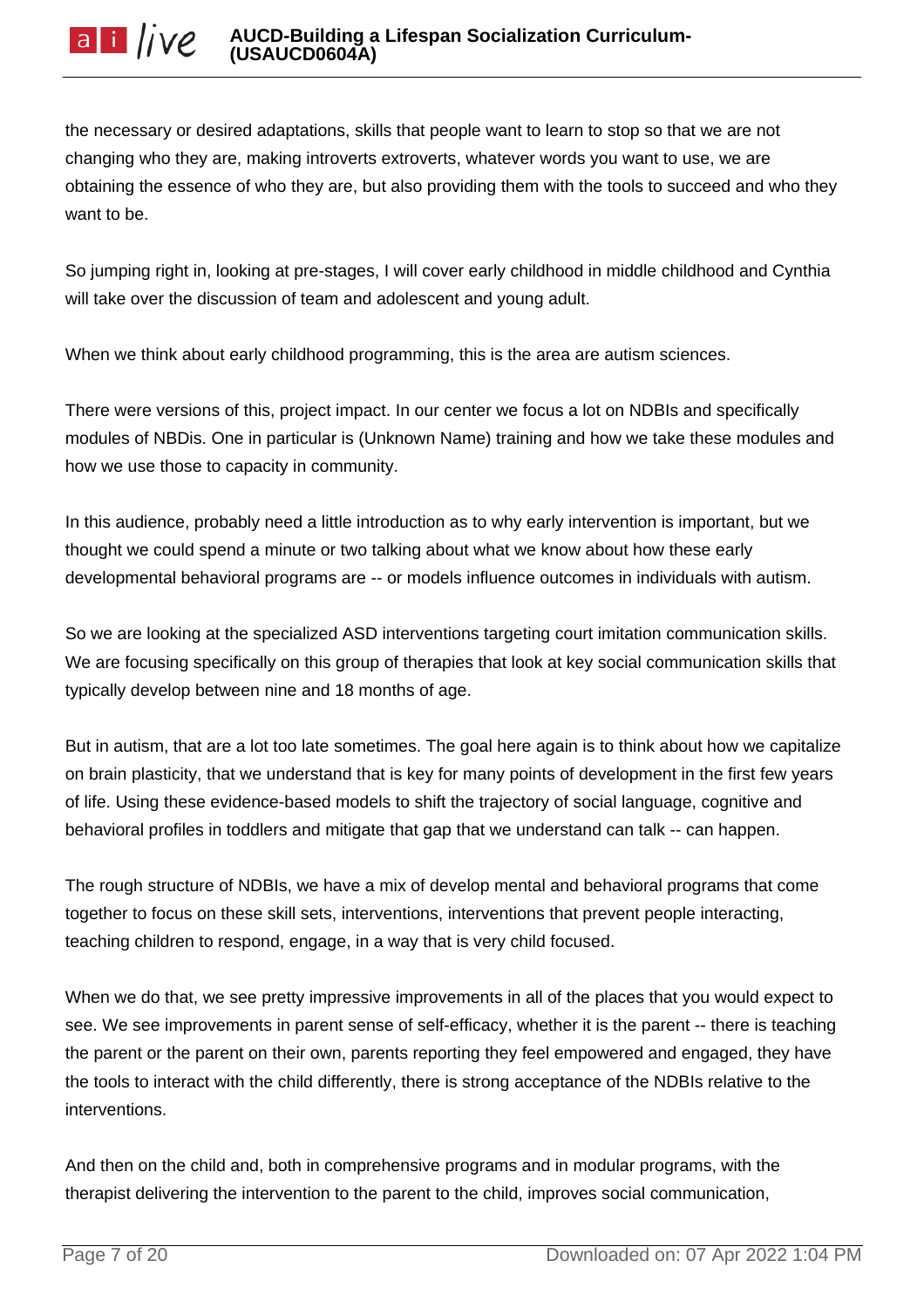attention, play, all of these areas are associated.

A couple NDBIs as well, as you would expect, we are seeing changes of behavior associated with neural changes, normalizing neural activity, all around really encouraging.

Which are program has been taken this work to think about how do we take what we know works and put it in the hands of people are not getting it?

We have two lines of research, how to have innovative implementation strategies to improve the dilute that's right delivery systems?

The first one we call Mirror Me. It is based on reciprocal imitation training, the idea that we all respond to synchrony and mimicry and especially early on, that is is a powerful tool. This program takes reciprocal imitation training as an online self directed module with or without coaching. That is a bit of the part of the work we've done there.

It is also being uses it is -- it is also being used in a recently funded study in our RISE study. To set the stage for children to learn and families to interact in a way that increases the early social outcomes.

I will start with Mirror Me. This is just a rough schematic of what the design of the study is. It is a pilot study in a small number of kids that were on a wait list, families were randomized into either selfdirected, online or Mirror Me module or (indiscernible). Families who showed responsiveness, I will show you a bit of video to know what that means. Were just audited for the next several weeks, those who do not respond up to five weeks reserve -- receive once a week on one coaching with the therapist, familiar with these outcomes. (audio issues).

We had pretty strong fidelity, I should also say that the families that reserve, these 20 families and families in the follow-up study here, half of the families were from underserved areas, 80% have risk factors associated with reduced access to care, and others underrepresented ethnic groups, and the research community, these are families that are traditionally or increasingly included in autism research which is an important factor.

To the data, families in Mirror Me reported strong self-efficacy compared to families and self-directed. We had high parent fidelity, stronger significantly different ratings, but we did not see that translate into our direct assessment of social communication skills.

So we have an understanding that these self-directed programs of these NDBIs, with coaching, have some impact but probably not enough for the community who are continuing this work in a larger scale study to understand what the development's might be.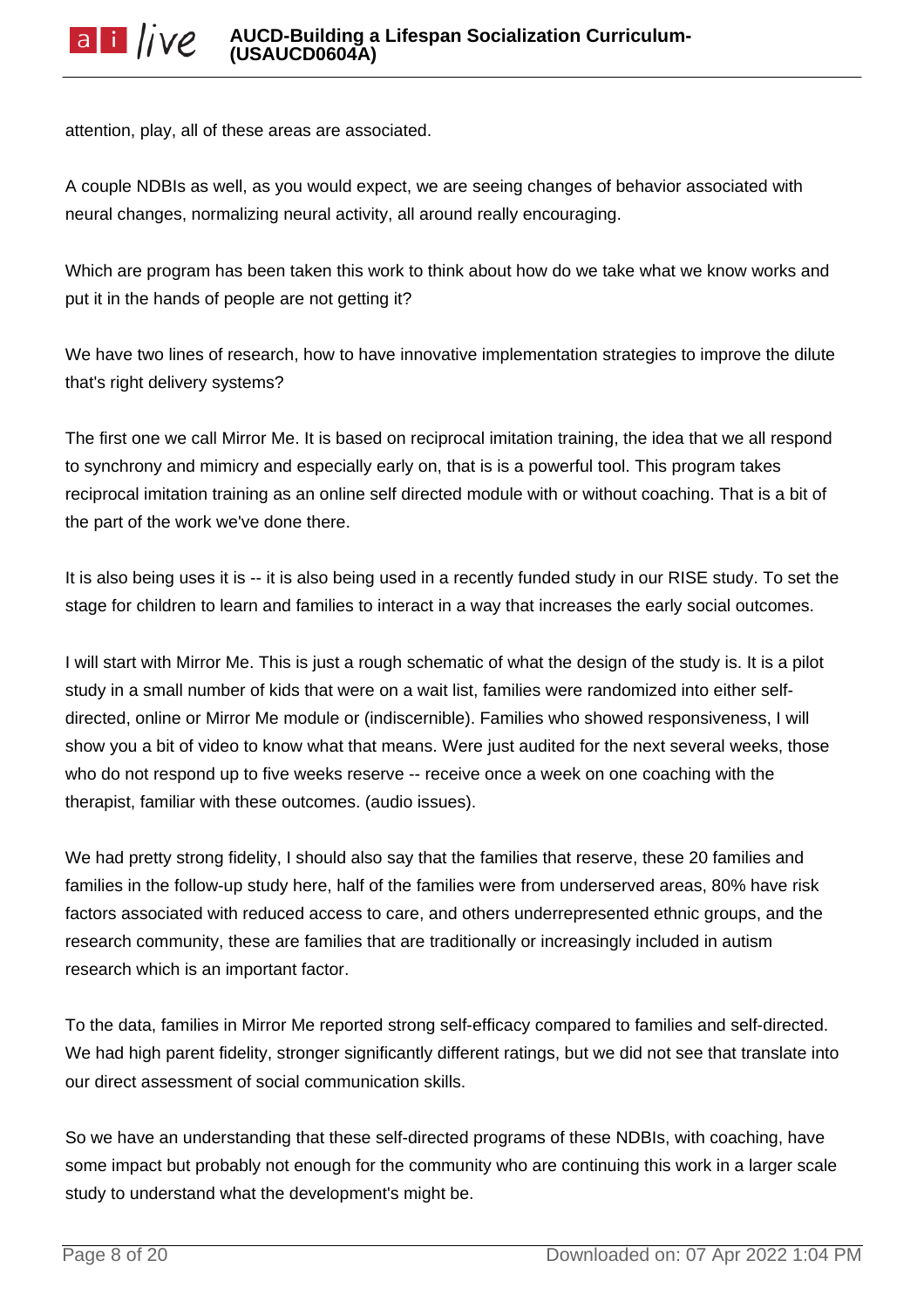And then, on to the first line intervention with early intervention providers, we will call them project RISE. The goals were to test parent coaching in RIT as delivered by first-line EI providers and we are looking at child outcomes, parent outcomes, mechanisms by which parent coaching improved child outcomes in a larger sample.

Much of what we are doing can be either online or in person, which was pre-pandemic effort, but then of course now it is becoming even more meaningful. Our hope is to identify not just whether this works or not, we have an understanding of where and how it will work and whether the variables leading to variation and efficacy in a community setting work.

I should mention, I cannot believe this, this is not mine, this is the work of our research director Allison (Unknown Name) who has led to markable changes in our institution and our community around delivering in a way that has promised to have a significant impact on the road.

I will skip the schematic of the design because I was running late on time.

I have not seen the chat, I will take a pause, if anyone wants to unmute, are there any questions about our association programs or early intervention socialization programs? Before I move on?

# BRIAN BE:

This is Brian, I do not have a question but have a common if you would like. You mentioned mirroring and that is something that Jessica actually chose when I was welcoming folks in. I said you could get this started or you can respond to me. She thought "I will respond!". So she was able to simply receive, a bit different than mirroring but yes. Thanks!

# LATHA VALLURIPALLI SOORYA:

Thank you. You will see this emerging -- emerging some of the work we are doing. That element of receiving and listening and mirroring, also mirroring is something we teach, and older children, sometimes because they did not have the exposure or explicit instruction while they were young, other times because it is not what they use, so we will look at school-age children.

My thought Cynthia, I cannot see you, my hope is to end in about six or seven minutes and then pass it on to you. So you have plenty of time at the end stopped

CYNTHIA PIERRE: That is good!

# LATHA VALLURIPALLI SOORYA: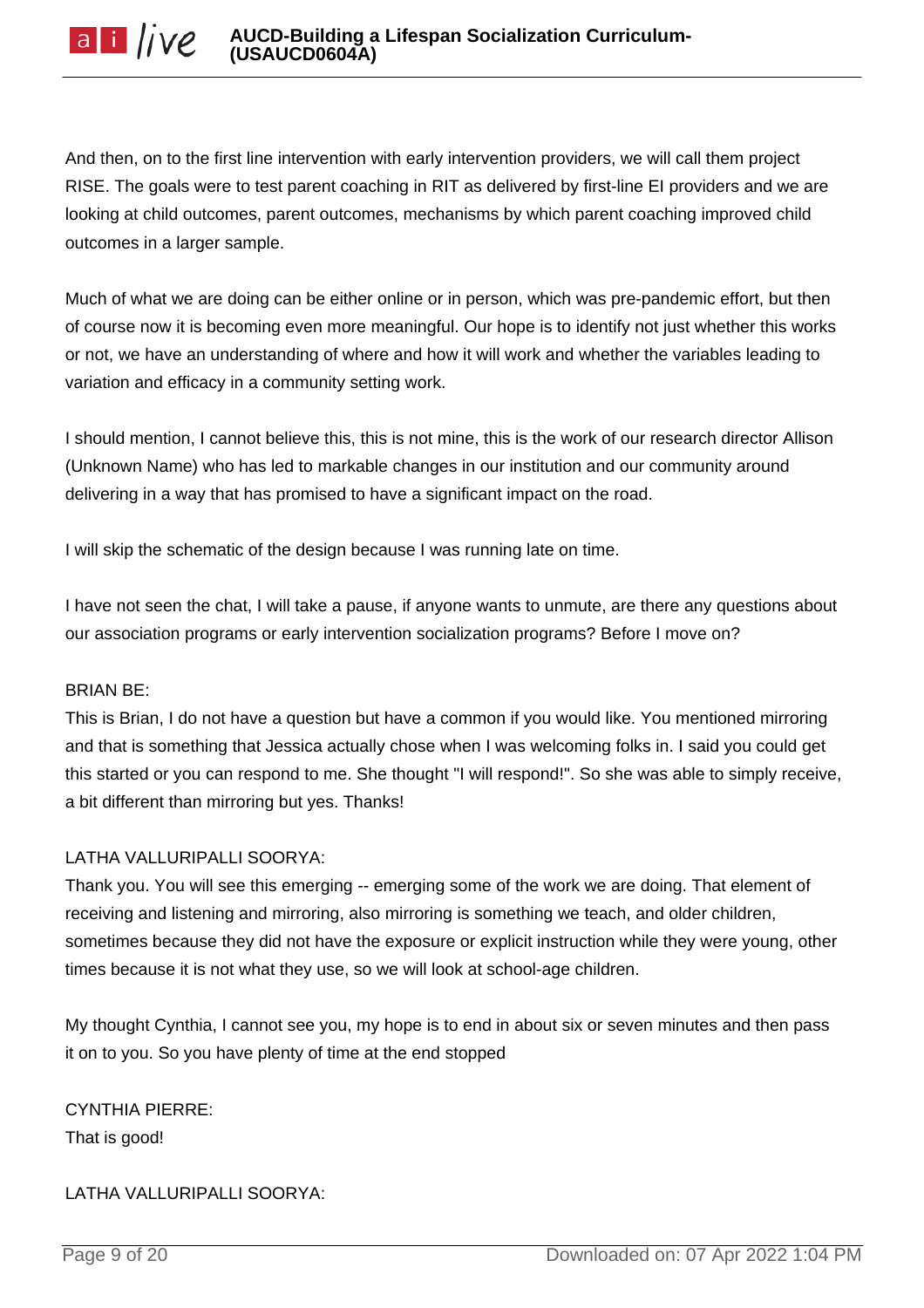So for social roles and school-age kids, we describe what those might be.

We have a lot of options. It is just that our science and data is not quite robust or not is even close as it is in early intervention work. Were trying to make an effort of what to use and where to use, often there is not enough social programming and sometimes just putting kids together in a group, in a safe environment, is going to do a lot of (indiscernible). So we have some socialization programs, we are happy to share some slides of people are interested.

The most evidence, the most studied models or social skills groups. So I will spend a bit of time on that.

Social skills groups can vary, they are widely accepted families of school-age kids, older adults, they report lots of satisfaction, the kids participating, the teen and adult often report high satisfaction. Those are from parents reports.

We have lots of places where these are offered, we do not understand much of what it is that works. It is hard to compare because there is such a diverse set of skills that are taught in these groups.

Most reports are self-reports of autistic individuals or families. Often we also have teacher reports. Teachers may say that it is not often studied but when it is it shows meaningful effects.

What is being changed? We tend to understand is that we do a pretty good job of teaching the knowledge or the rules of socialization, we have a slow -- smaller impact, we have fewer studies on this area, on improving the actions.

What we see in the studies that are significant is that it is small. We also understand that there is almost no evidence for maintenance generalization.

Our center is working on an area of work that I have spent time and is looking at how we understand, manifestations of social (audio issues) autistic individuals and translating that into an intervention.

We have been studying one particular intervention that we call nonverbal communication, emotion recognition and theory of mind training. For several years. Looking at how explicitly teaching the social cognitive skills, like identifying emotions, theory of mind, and these nonverbal tasks that may be are more implicit or at least by that age, more automatically programmed in typical development. How we teach that improves chill and -- children's abilities to interact.

We did a trial with about 87 school age kids with verbal IQ is roughly in the average, low average to high average range. Briefly we do (audio issues) we think that in early childhood and infancy, when we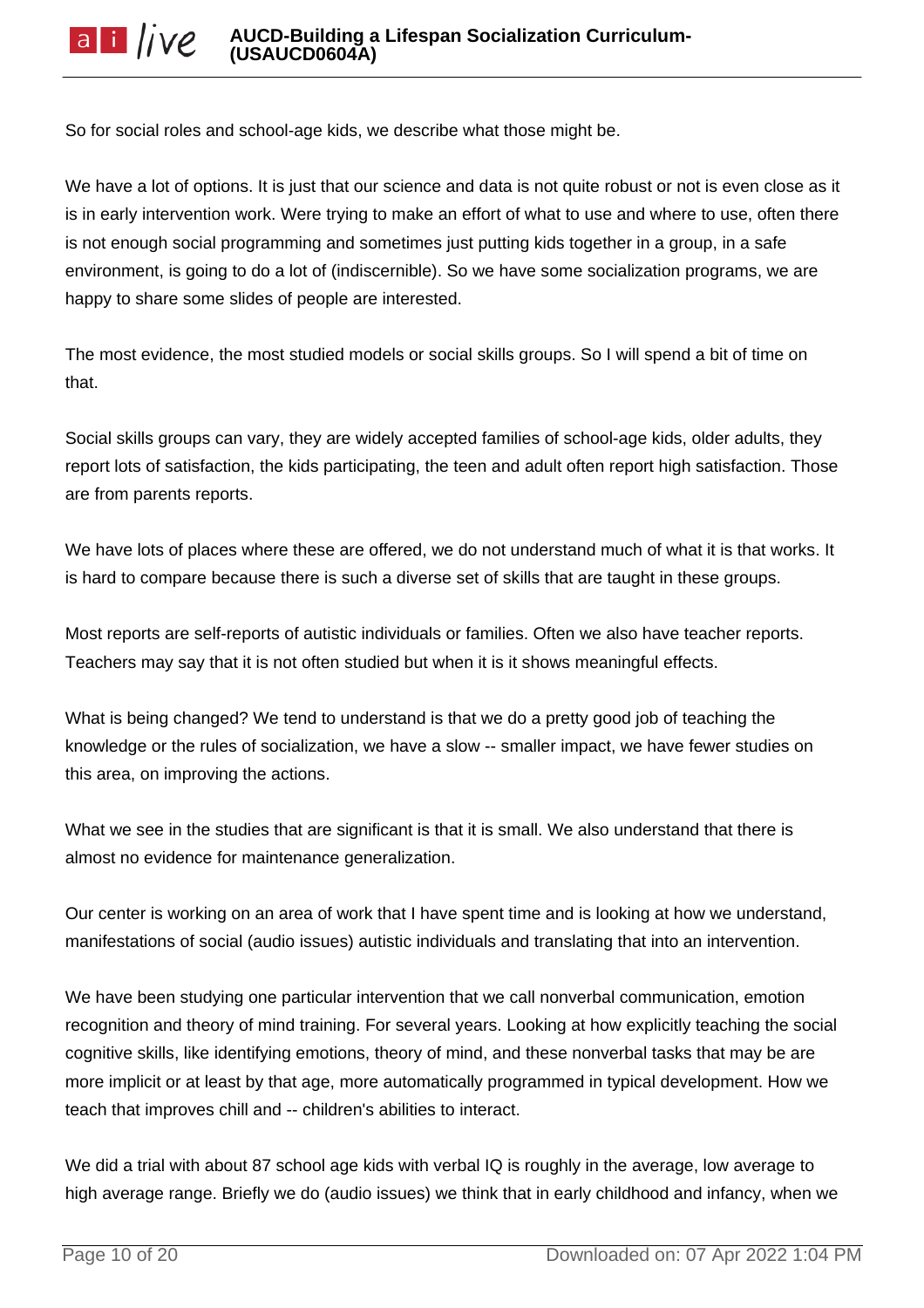build connection through our gestures, how do you translate that into gains for kids? We play charades, we do lots of games around synchrony and mirroring that we just described.

A lot of that is drawn from relationship development intervention, which used to be a popular model. Maybe it still is.

We teach emotion recognition in ways that you think, thinking again, that the foundation, stronger mental health and actually even engagement in therapy is knowledge of emotions and other emotions that we verbalize put labels to that. That tends to be the focus of that module.

Then building upon those to understand perspective models, themes, books, thought bubbles. It is accommodation of things in the community that are put into the curriculum.

We did travel to three month follow-up. Rep getting what you see in the literature that we found some positive impacts based on parent reports of empathic responding on certain measures and empathy scale. Children with higher verbal IQs tended to be more responsive on the scales.

We did post outcomes using neural and neuropsychological natures like processing emotions. We found no group differences but found an increase in (audio issues) perspective taking and theory of mind. You could roughly call it like a leisure activity.

What we do understand is that there are enough limitations, one more thing sorry, that effect declined (audio issues).

A lot of this we know, what do we do with it? What we are working on now is looking at that I hinted at, what are other targets working with groups with some expertise and pragmatic unification and language? To understand how social language can be influential in our understanding of social behavior in this age period.

Surprisingly it is a pretty massive gap in the literature. We do not have as strong an understanding of social language profiles and certainly not many interventions for social language in this domain.

So kind of dissecting it and separating off language in a way that is not natural.

And then we are actively looking at studies that are trying to augment the existing interventions, especially around the emotional recognition theory of mind. We are looking at pretreatment before the intervention, then there are computerized games between sessions.

Alright, so either I sped through that but I am hoping you have plenty of time Cynthia, can I pass this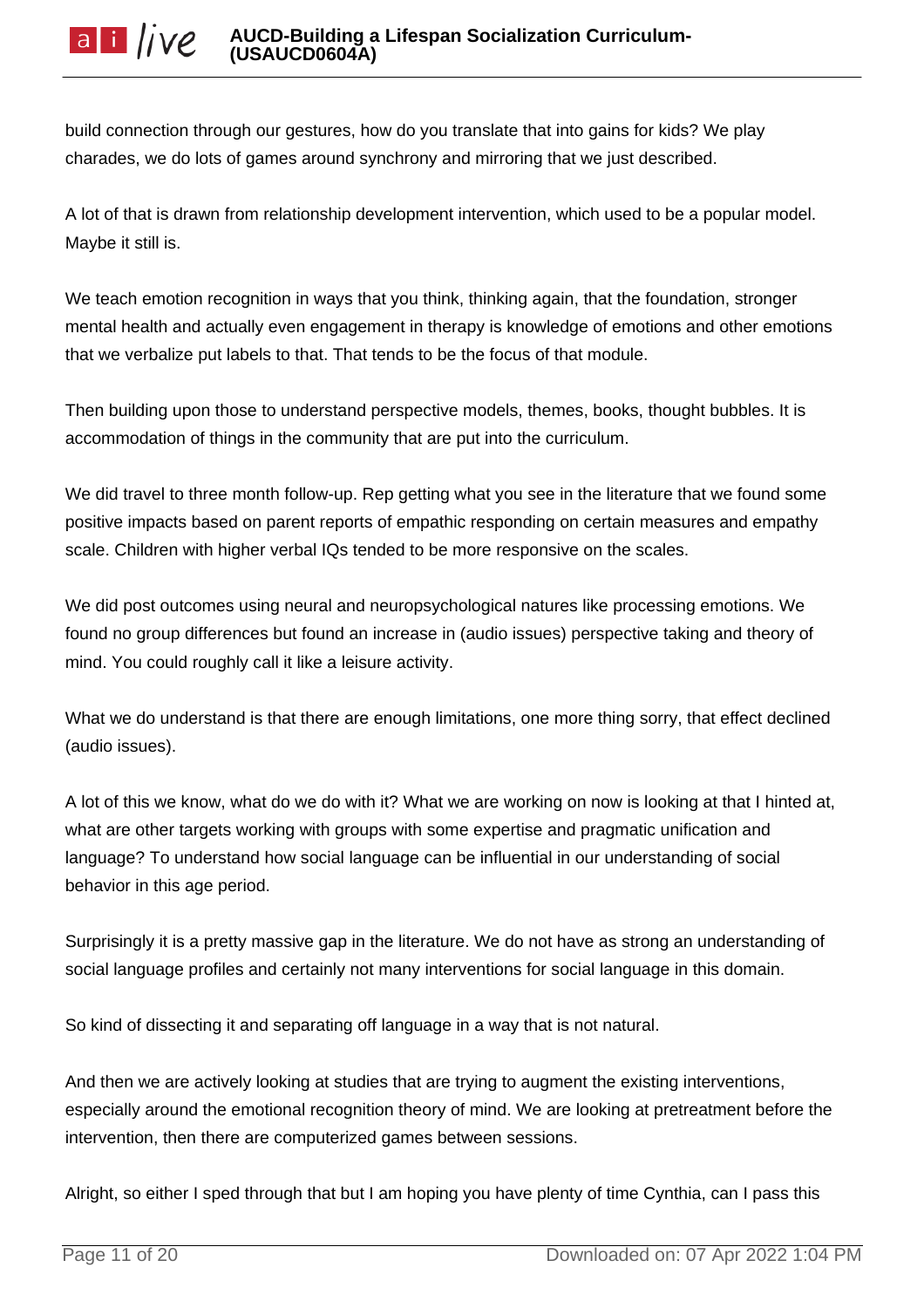

off to you?

# CYNTHIA PIERRE:

Yes. Do you want me to just let you know when to click through?

LATHA VALLURIPALLI SOORYA: Yes.

## CYNTHIA PIERRE:

OK, so I think thus far we have talked about the evolution or the trajectory of social interactions across the lifespan through early childhood and school-age.

So what we see across adolescence and into adulthood is that social expectations continue to shift and expand depending on the setting that you are in.

There are more social expectations, more contexts and new contexts in which social expectations apply.

Vocational settings, work settings, higher education, and settings in which an autistic adult might be expected to advocate for themselves.

These are where we are seeing an additional need for supports for autistic adults as they transition into the stage of life.

Not to mention of course, ongoing X coloration -- exclusion of identity as well as the complex picture we see. We have not talked a lot about the prevalence of mental health as they relate and become prevalent from adolescents moving onward.

So we think about this pretty Compex picture at this point and really as Latha mentioned, employing some of the evidence base that we have to support these individuals.

Seeing some emerging very promising findings, but continuing to identify what makes these interventions take? What are some of the components that we need to push forward and how can we maintain some of the benefits and gains the individuals are getting right after they are finishing with it?

So I wanted to highlight his social skills intervention that was developed for artistic, actually adolescents and adults. We will be focusing on the adult iteration of this. So the team at UCLA developed a program, a curriculum for social skills training was essentially based on the idea that teens and adults face one of two or both concerns as it relates to socialization.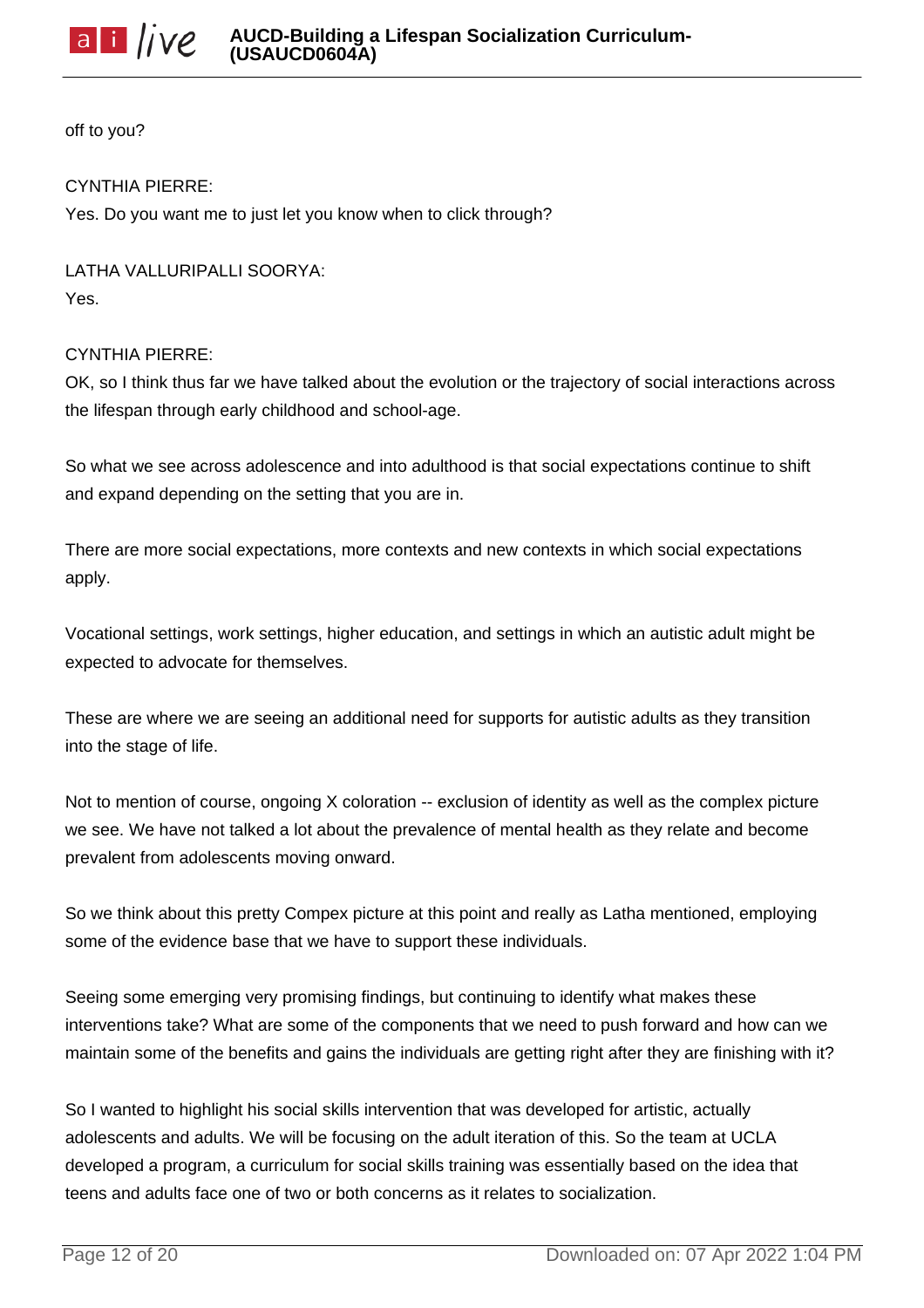They might face social rejection. So folks that are really motivated to engage with their peers and want to, make friends and develop lasting relationships, but may struggle in the process of doing so. They may face rejection, teasing as a result.

On the other hand, there are folks who are coming in with social isolation. Who may seem, or may not seek out relationship with their peers. So what this program does is essentially identify ecologically valid social skills to help folks in both camps.

Folks were presenting with one or both of the social challenges to help them develop the friendship skills that they need to find those meaningful, lasting relationships.

Briefly, this curriculum consists of 16 week program, one of the things that is really essential, you will see on the slide, all of these components are essential to the functioning and the efficacy of PEERS.

What folks of scene as if you just provide the didactic lessons, what to do and what not to do in social situations, and you do not provide the role-play or not having some of that parent involvement with a parent is being taught how to coach and provide feedback to their adult child, the program does not work as well. We see here that within the small group format, 90 minutes, working on skills, and then watching the social coaches, and then watching videos about how to do the skill correctly and incorrectly before turning it over to rehearsal within this context of the group and later on in homework, that is what makes PEERS PEERS.

Essentially this is the backbone of the program itself. When we think about this idea of ecologically valid, we think about what we have been told. What we think works. What we think happens in the context in a social situation.

For example, we pose this question to teens and adults. What areas most to do if you are teased?

The most common responses you have to tell someone, a teacher or get someone to intervene.

Or the second big one is to ignore the teasing.

So the folks at UCLA has identified what really happens in these situations that is successful or less successful. So essentially we are giving folks a blueprint of what will lend to more success in the long run.

### In this

you will see that the actual way to handle teasing is not to go to a teacher. Because you may be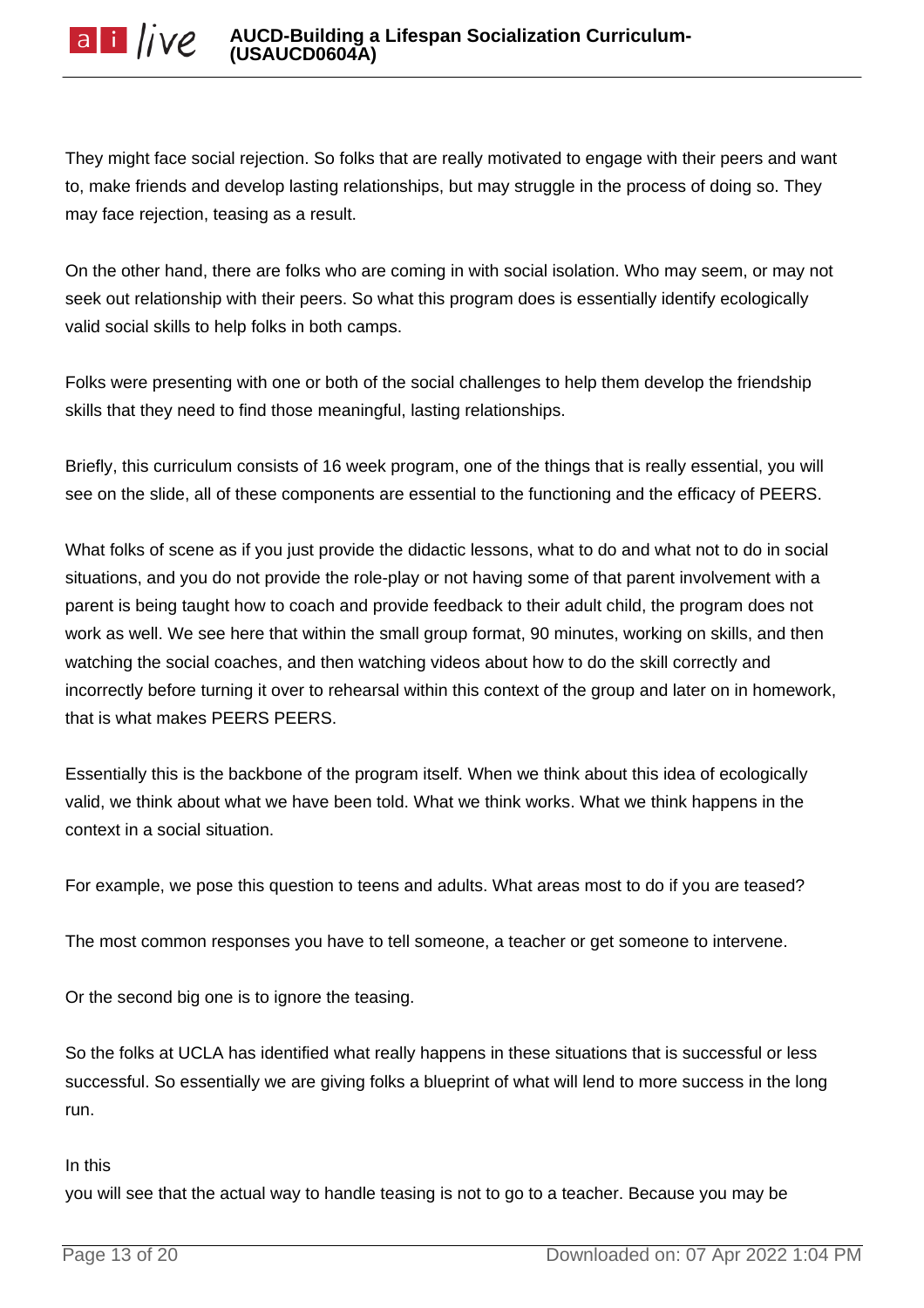labeled as a tattle tale, or someone who is exacerbating that social rejection peace.

Instead, and then also, a lot of folks might be tempted to tease back or get back at the person and that tends to as we all know, we come up with our best arguments in the shower at (Laughs) An hour later, so not responding in that moment is key but what you want to do is show that you are not really interested in provide a very short scripted comeback.

Again, this sample of a lesson demonstrates that we are really breaking down some of these complex, frankly emotionally laden social situations, and helping folks have a set of skills that they can use across different situations. I think that is the aspirational nature of PEERS.

Some of the concerns that come up, again as Latha mentioned, this is a popular program among parents and teens and adults themselves, so we run it throughout the year.

One of the things that comes up quite a bit is the curriculum is for folks who are verbally fluent and demonstrate some of the perspective taking and emotion identification skills that Latha mentioned. Essentially as a prerequisite to being successful in the program. It is a lot of content.

Again, as you can see in the slide about teasing, there is a lot of steps, you kind of have to be executed in the right order and successfully.

So what happens is that it is important to be mindful of who is being excluded from these evidencebased interventions.

So what we find ourselves doing, especially as we are navigating this frontier of fewer interventions being available, is having to make some modifications as clinicians. To be able to ensure that the interventions are available to as many folks coming in the door as possible.

For folks who might require an additional practice, reruns of the correct and incorrect way to do something or who might just become emotionally overwhelmed or the language might be at a level that is challenging to internalize modification strategies are important to include.

I think the most, the first line 1 is increasing the duration of the group. So essentially breaking down what is covered in one session into two.

However that is less clinically practical since we want to provide as many cohorts as possible.

So I think the remaining modification strategies listed here are utilized a lot in our clinical stops making sure we are providing additional behavioral supports, visual supports about what expectations are in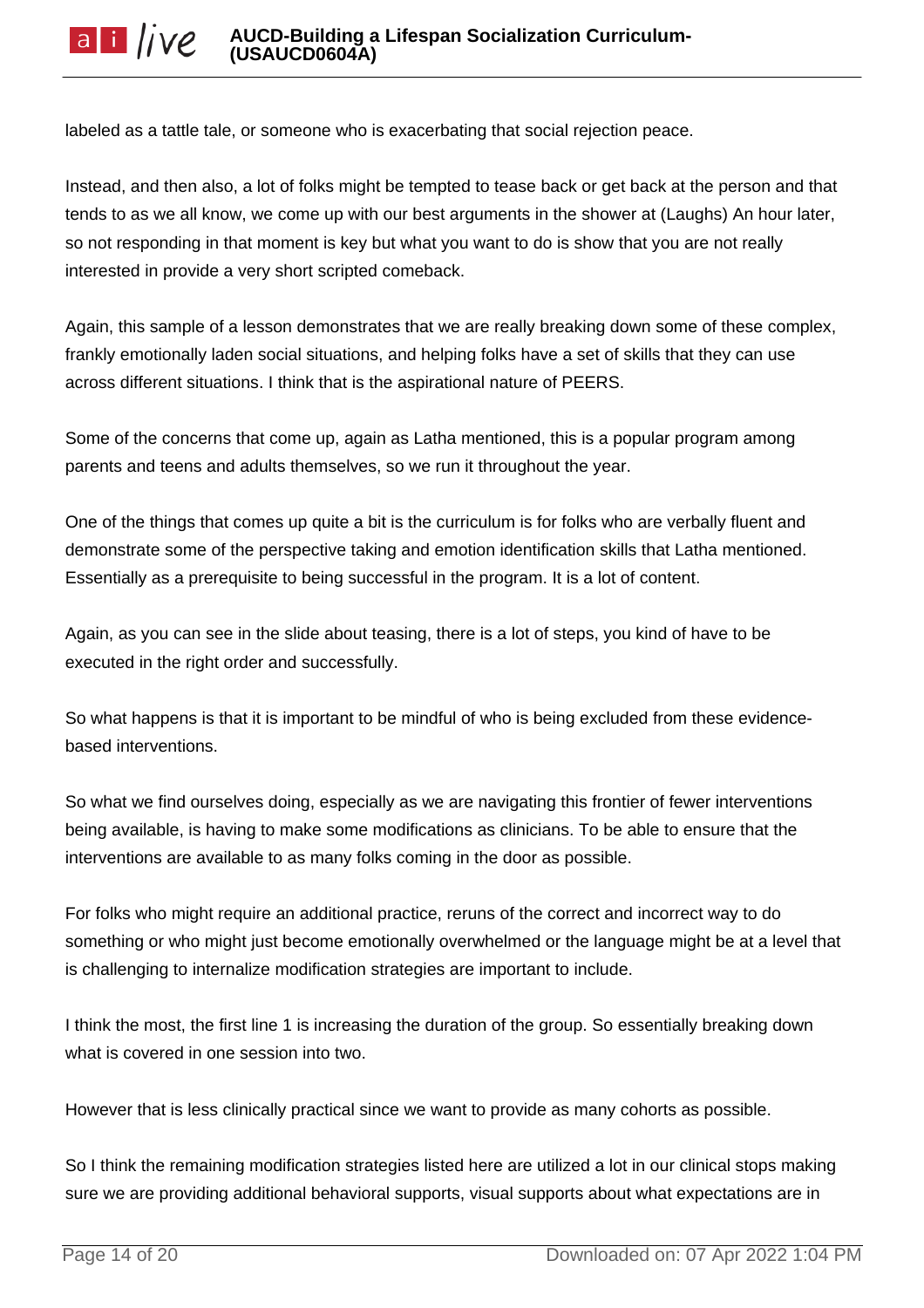the group, break cards, other preventative strategies.

If folks are coming in with behavioral challenges.

Streamlining the content that is presented in each week, again breaking down the rules for maybe 10 to 6. Which then leaves a lot more for behavioral rehearsal. So practicing, getting a lot of feedback from coaches as well as other participants.

Making sure that we are incorporating prerequisite concepts, perspective taking skills, theory of mind, emotion identification skills, to help folks be successful in incrementing the strategy that we are covering.

Making sure we are helping peers and their coaches really work on the skills to develop potential friendships. That they have been working on.

I know we are almost of time. I want to make sure we have time for questions.

Briefly, another emerging intervention that we wanted to share with you, and that we are running on a regular basis at the center, is focused on understanding or helping folks understand sexuality.

And to become successful in the way that they wish to as they relate to developing intimate relationships and navigating puberty.

As we know, there are a lot of unknowns, a lot that goes on in being successful within the context of relationships with others as well as yourself.

So some of the challenges that come with autism, social communication challenges, can impede verbal and nonverbal communication. What are the ways someone can tell you know? Besides saying no?

Understanding your desires and preferences as well as others, and problem-solving within the context of the situations.

As we can see, if you click forward, the characteristics and challenges of autism might serve as barriers.

Being mindful of time, I will really quickly, I just wanted to mention that even though formal sex education is more or less ubiquitous in some form or another within the context of school settings, there are a lot of big ideas and pleasant, right? Elements of sex and relationships that are not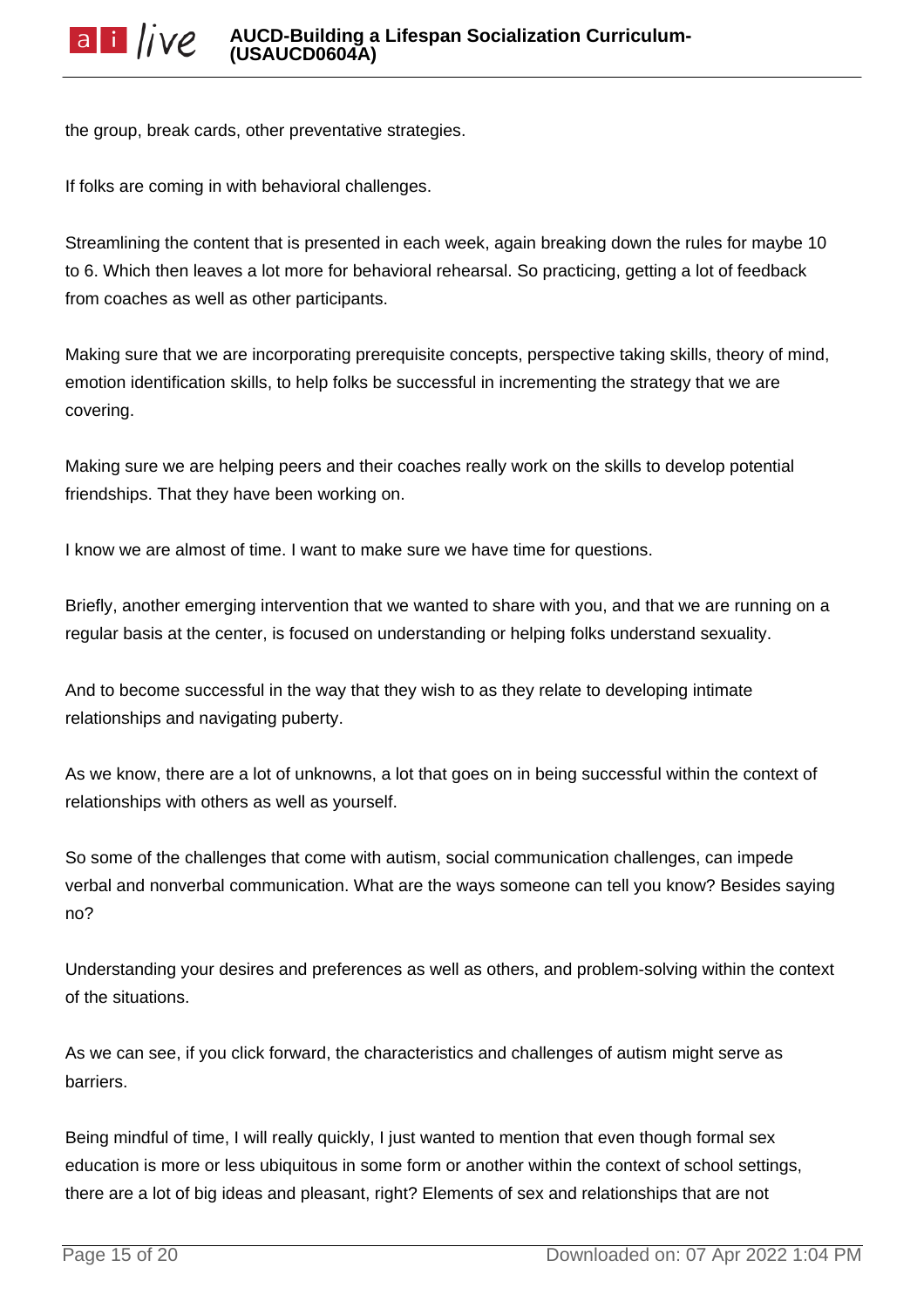discussed within the context of these formal lessons at school.

So what you see here, actually is a survey autistic adults who shared where they are getting information from. In terms of different relationship or sex-related situations. So this is just one example. As you can see, this is a pretty splintered pie graph in terms of where this information is coming from.

In terms of my own reaction, the slice of pie that is coming from parents and then friends who are much older or much younger, as well as media, is kind of large. There is a lot of, you know, things that I would like to see differently here. So there are a lot of different sources of information that are coming here.

So on top of that we are seeing that sex is not a priority for teens and adults who are also receiving other supports within the school setting.

# BRIAN BE:

Can we do an audio description real quick to those two pieces of the pie chart you recommend?

## CYNTHIA PIERRE:

In this paragraph, we see here a question, about where you get information for example about assertiveness or saying no in romantic or sexual situations. Where did you learn about that?

So this pie craft shows that about 1/4 of folks are getting this from a legitimate website, however about 20% are getting their information from the first website that they find on Google.

And then the next biggest lad, about 15% is same age friendships but there are a lot of smaller slices on this pie graph. Some of the smallest include parents. So there are a lot of different sources that are being tapped into as they relate to sex and relationships.

As we know, there are a number of different domains to address. I will show you a sampling of what is covered within the context of social skills or sex ed interventions.

There are a lot of facts that need to be taught in human development. It is not so much about the facts, for folks who are generally speaking with an average range cognitively, this is not something that is difficult to pick up on, but again it is the subtleties in the in between's. What are the slang words, proper words, when is it appropriate to use what?

Relationships. Boundaries, dating skills. These are also whats that are being covered. Something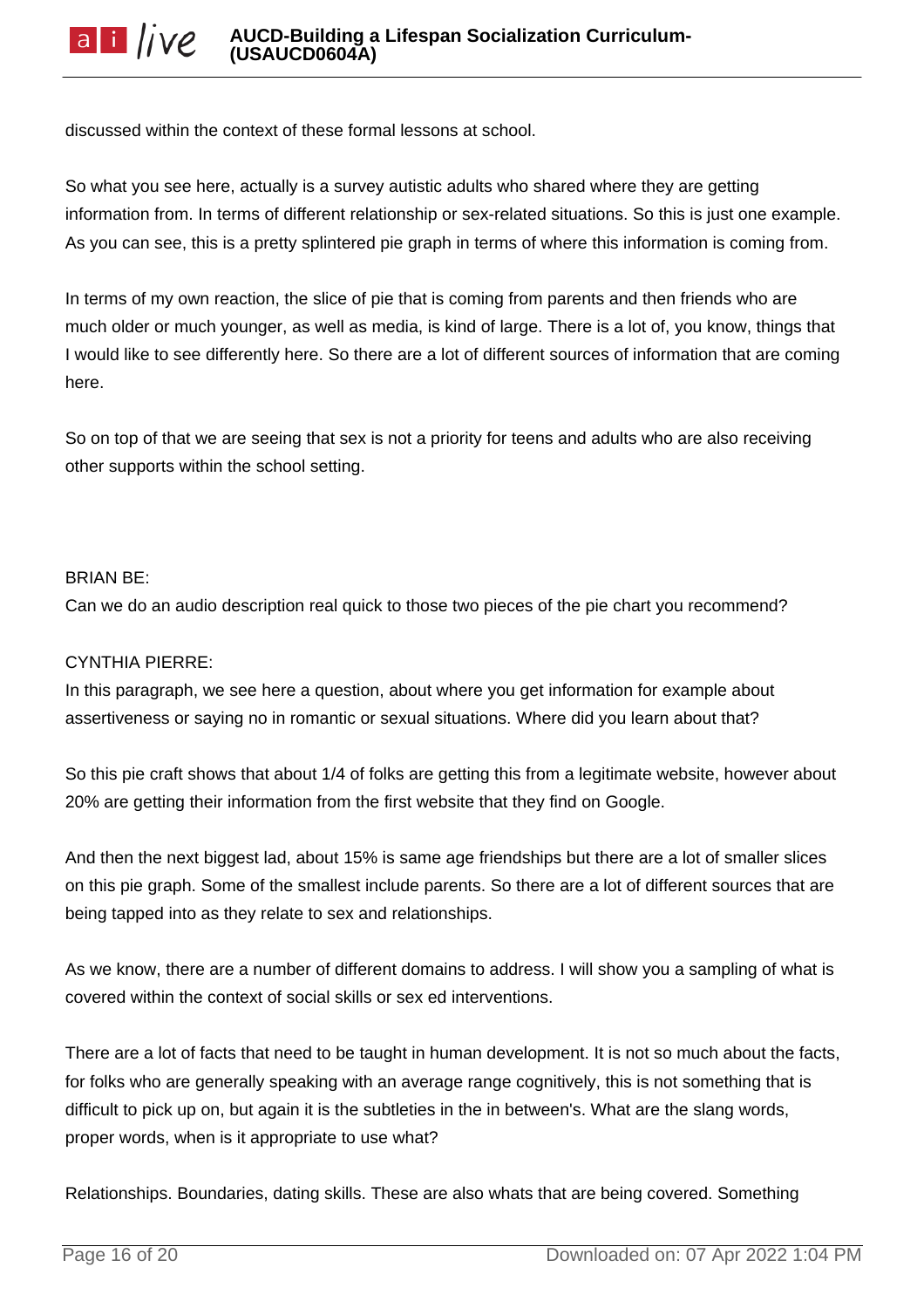being identified within the context of a sexual education group for adults.

We have cultural elements of sex and relationships. Really incorporating personal and family beliefs about some of these topics so that folks can understand what are those gaps of information that they do not have two be able to form their opinions about how they want to proceed?

In terms of the how, supplement a lot of this didactic information with a lot of visual supports, pictures, social stories, sequences, and we also incorporate ways that folks can rehearse the information by means of role-playing or discussing vignettes.

Again, maximizing that perspective taking skill building.

I love using this graphic in my individual therapy, helping folks understand that just because we are talking about friendships it does not mean that we are not, right, meeting your ultimate goal of dating. Using that house of cards.

I will kind of leave it here. This is a problem-solving vignette. It involves a scenario in which there are dos and don'ts. There were socially appropriate and inappropriate ways of navigating this problem.

This initial study found that folks who participated in a sexual education intervention were able to more correctly identify what the problem was, why it is a problem or what the problem is with that, and what a correct behavior would be moving forward.

So there is promising work that is being done to help support individuals who are needing some additional, again support around the soft skills, navigating sex and relationships.

We will stop there. To summarize, across the lifespan, where working actively with parents and families to assess their social needs, according to the values, and making a plan that balances evidence-based practice with what is out there and tailored to that individual's needs.

The hope is to see that as we continue this work, to see some of those gains being maintained across time and generalized across settings.

Alright, thank you so much.

SPEAKER: Thank you.

BRIAN BE: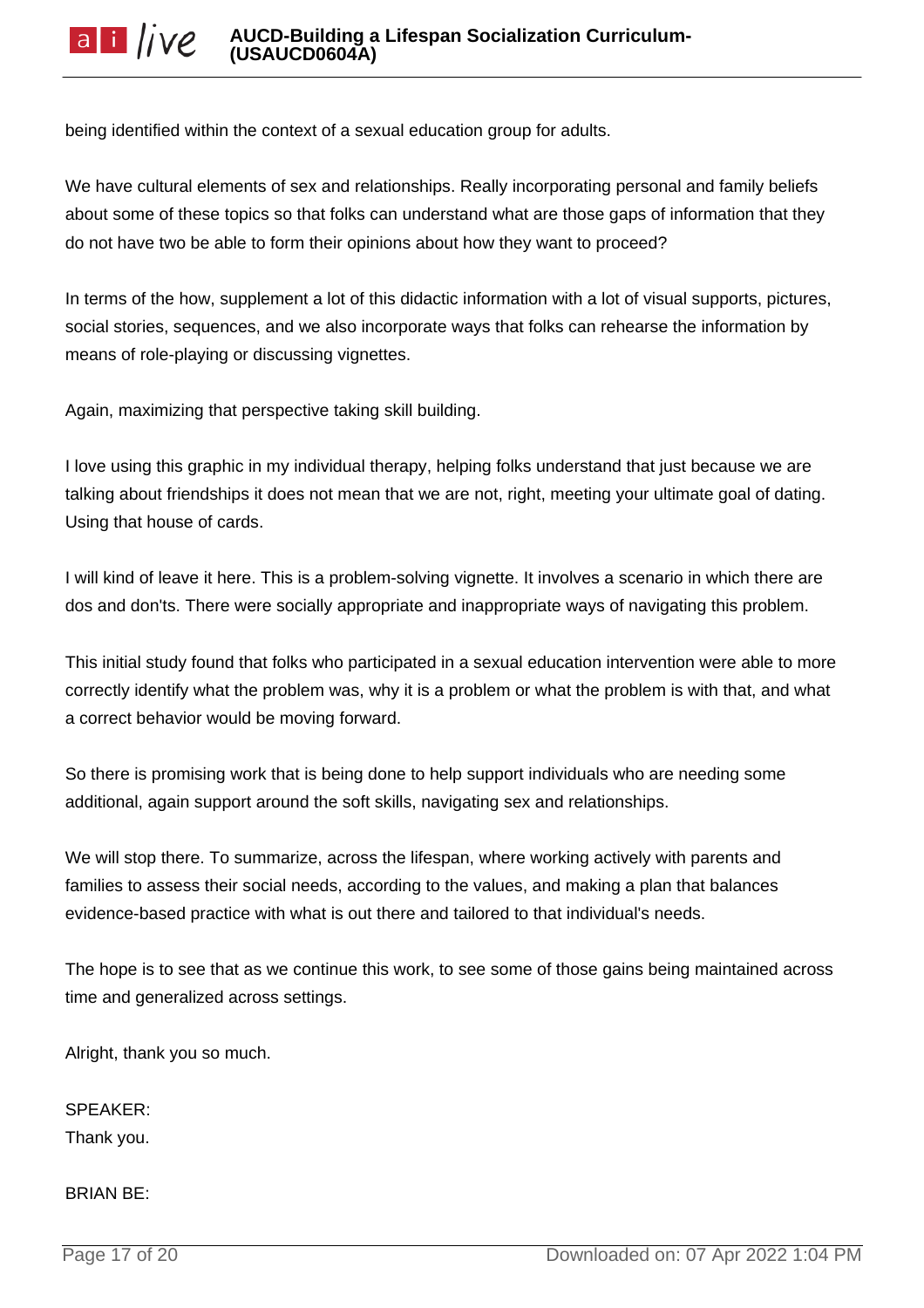I am doing the sparkle hands, jazz hands clap. Would you like to welcome fielding a question?

## CYNTHIA PIERRE:

Absolutely!

## BRIAN BE:

I did not see any in the chat to highlight for you. So we do not have to worry about missing some the bear.

### MAUREEN JOHNSON:

This is Maureen, just looking at the chat, I see Don Lewis saying PEERS something a wonderful program. Megan Thatcher said that was great and thank you.

# LATHA VALLURIPALLI SOORYA:

I have some individual therapy patients that have gone through our group and find us going back to those curriculum in those day-to-day experiences quite a bit. In general I think this is just the beginning. These programs are just the beginning to help us in the work that is ahead. I agree that it is a great program.

### BRIAN BE:

One point I reacted, ecologically valid social skills. Hmm, that is all. I thought that was a phrase that has my attention.

### LATHA VALLURIPALLI SOORYA:

More so now than ever. There have been adaptations of all of these

(Multiple speakers)

SPEAKER: Can I ask a question?

SPEAKER: Someone was on mute and had a question.

SPEAKER: Yes please unmute and ask your question.

### SPEAKER:

I think I have unmute it. Do you guys ever work with people on the spectrum, older than 30? I work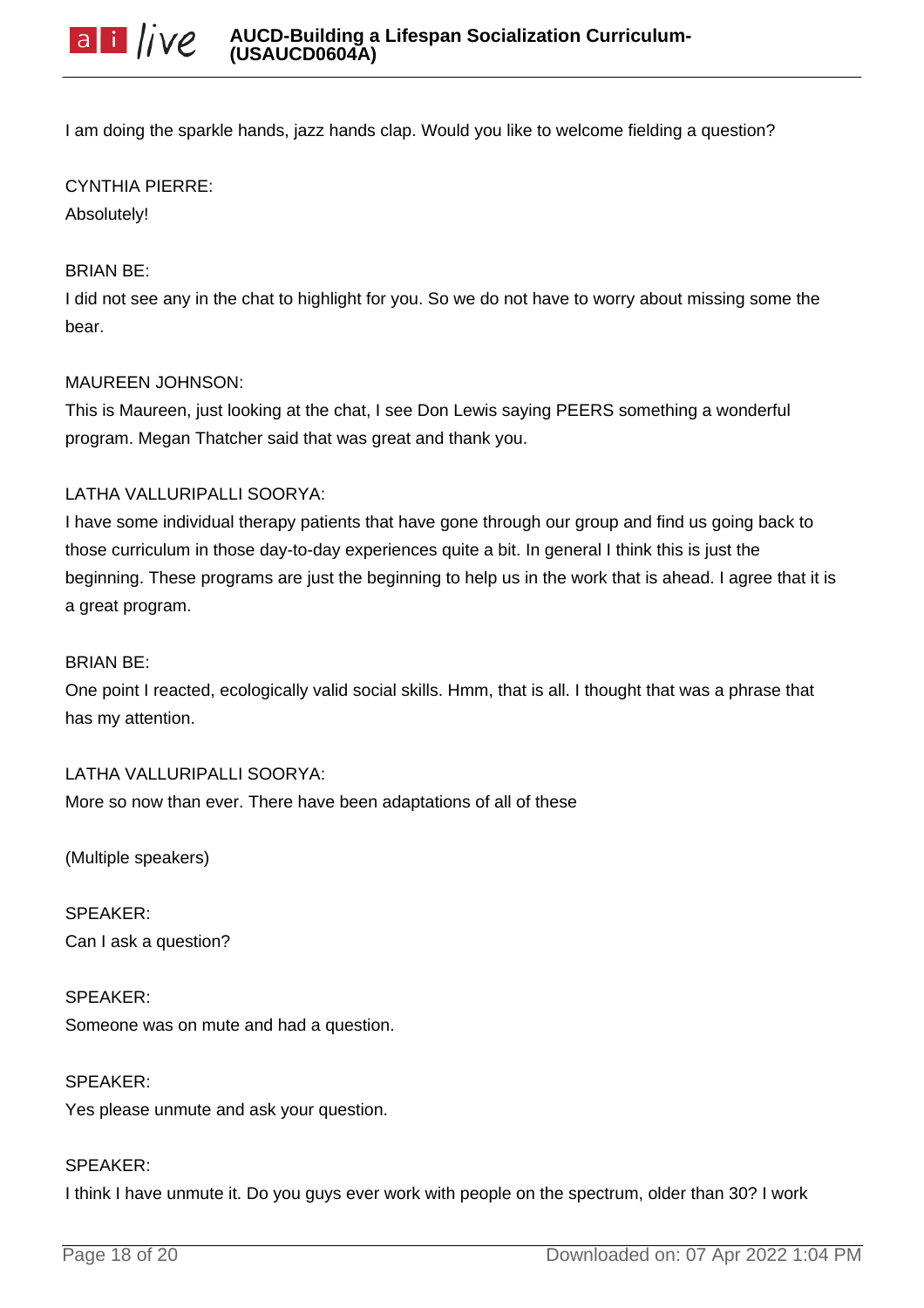with a lot of people older than 30 on the spectrum. My son is autistic as well. That age group has missed out (Laughs) On a lot of our advances now. But I am wondering, do you guys think like the PEERS program would be worth trying on in older individuals as well?

## CYNTHIA PIERRE:

That is a great question because I think one of the things that I did not cover quite as much is that we want folks to practice learning about common interests and also to learn to seek folks who are roughly the same age because there is this idea that you are roughly around the same age you might be more likely to have things in common.

So what we try to do, we think it is something that we try to be as inclusive as possible is creating cohorts of adult groups that may be there is like a college age group, a group that is more twentysomethings, and so on so it does not feel so, I get the sense that that is kind of what you are worried about? Right? An 18-year-old and someone who's 30 that they might be looking for different things.

## SPEAKER:

That is what, I mean our group consists of individuals with and without disabilities and oh goodness, I have been involved with these particular young people for about 12 years, and so they started out in their early 20s and now they are in there, some of them are in their mid-30s.

And I am hoping, I guess maybe allow the older people to bond with interests that they may have and we have people in all different places on the spectrum. We have some that would not have met that criteria and some that are well above that.

So sometimes that makes it difficult but I am just always looking for advice and help, you know, with work and with the older people.

### CYNTHIA PIERRE:

We can definitely connect off-line about some resources that are more community-based that can help autistic adults find other people based on their interests and that it is less of a constraint, age constraint. I think that is absolutely, yes, a valid concern.

### SPEAKER:

Thank you for your presentation. I learned a lot and as always I wish I could go back 20 years but that is OK! We are where we are supposed to be! (Laughs)

### SPEAKER:

Again I want to thank her presenter so much for this wonderful opener. We are at time. I see raised